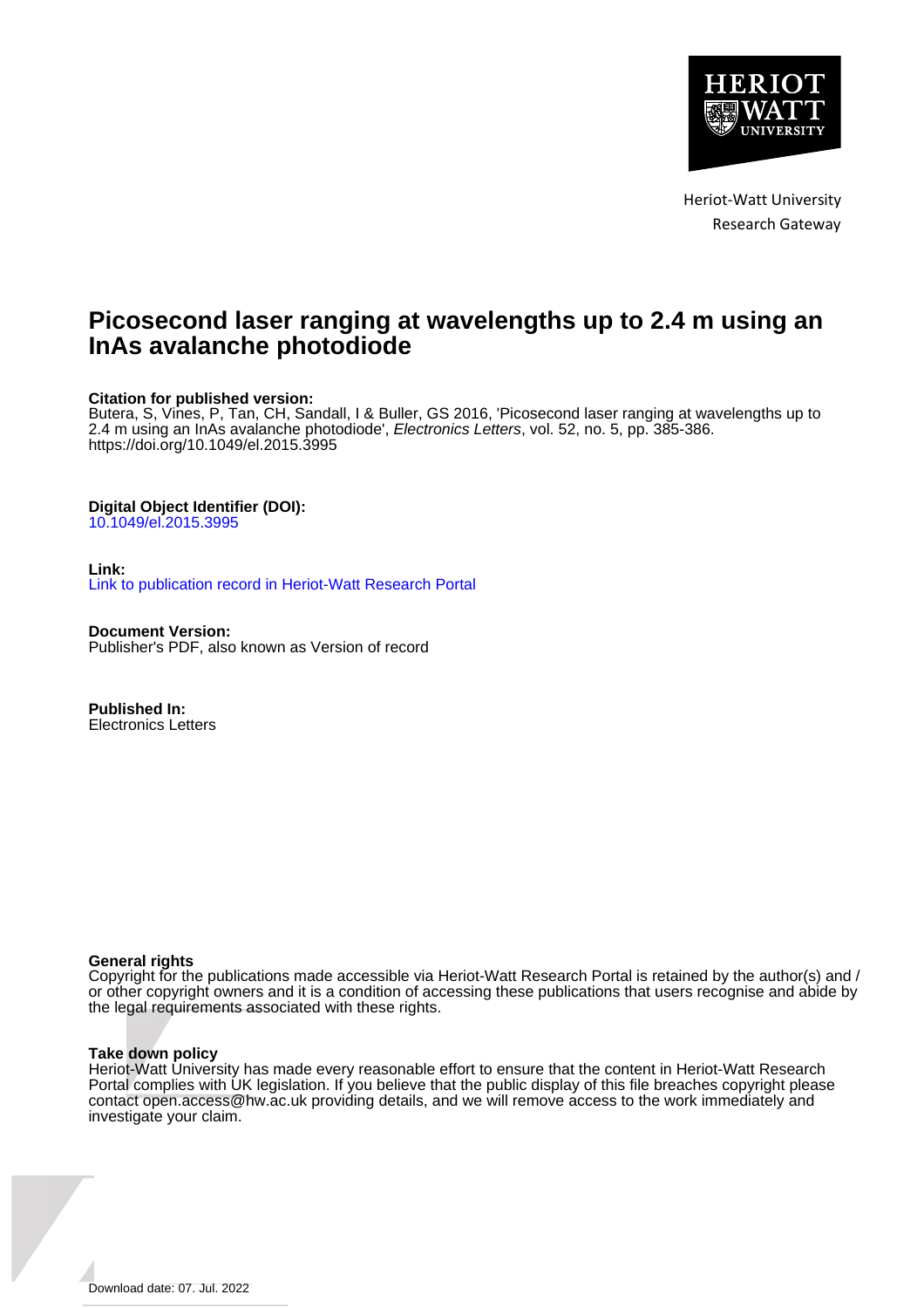# Picosecond laser ranging at wavelengths up to 2.4 μm using an InAs avalanche photodiode

#### S. Butera, P. Vines<sup>⊠</sup>, C.H. Tan, I. Sandall and G.S. Buller

Time-of-flight measurements using pulsed laser illumination in the wavelength region between 1.3 to 2.37 μm have been demonstrated with an InAs avalanche photodiode (APD). InAs is photo-sensitive at wavelengths up to 3.5 μm and with predominantly electron multiplication reducing detector noise, InAs APDs have clear potential for sensitive optical measurements of picosecond transients in the mid-wave infrared. Laboratory-based demonstrations of time-of-flight ranging using InAs APDs operated at room temperature is described.

Introduction: The mid wave infrared (MWIR) spectral range is becoming increasingly important for many applications such as gas sensing [[1\]](#page-2-0), thermometry [\[2\]](#page-2-0) and LIDAR depth imaging  $[3, 4]$  $[3, 4]$  $[3, 4]$  $[3, 4]$  $[3, 4]$ . In this spectral region, semiconductor-based detectors that have been used for the detection of fast transients include devices incorporating InSb [\[5](#page-2-0)], GaSb [\[6](#page-2-0)] and HgCdTe [\[7\]](#page-2-0). These detectors have been used in linear avalanche multiplication mode for ranging and gas sensing [[7\]](#page-2-0). Previously, the narrow-bandgap semiconductor materials HgCdTe [\[8\]](#page-2-0) and InAs [[9,](#page-2-0) [10\]](#page-2-0) have demonstrated predominantly electron multiplication, which led to improved detector noise performance. InAs optical detectors have potential for room temperature operation, and growth and processing techniques are typically more routinely available than alternative narrow bandgap material systems. This Letter describes the use of InAs in elementary LIDAR configuration where the room temperature device was used in a fast response regime.

InAs is a narrow bandgap semiconductor with a band-gap of 0.36 eV at room temperature that allows photodetection at wavelengths of up to 3.5 μm. In avalanche photodiode (APD) operation, impact ionisation in InAs is predominantly due to electrons [\[9,](#page-2-0) [11](#page-2-0)], meaning that InAs APDs have potential as low-noise, high bandwidth detectors. InAs has demonstrated high gain at low reverse bias allowing the potential of routine operation in arrayed detector geometries. In applications such as LIDAR, InAs APDs offer fast timing which can result in MWIR ranging with excellent surface-to-surface resolution. This is mainly due to the impact ionisation properties of the electron-multiplying APD, where the avalanche current can build up in a single transit in the multiplication region.

In this Letter, for the first time, laboratory-based time-of-flight experiments, over ranges of around 0.5 m stand-off distance, were performed with an InAs mesa APD. The APD was used in linear multiplication mode, demonstrating time-of-flight measurements at wavelengths up to 2.37 μm. Moving a retro-reflective target to different positions and recording the corresponding time of flight gave high precision range measurements.

Experiment: N-i-p mesa photodiodes were grown by the National Centre for III–V Technologies at the University of Sheffield by molecular beam epitaxy. A constant doping concentration of  $1 \times 10^{18}$  cm<sup>-3</sup> was used for the  $p$  and  $n$  layers. The layer's thicknesses were  $2 \mu m$  for the  $n$ -region, 4 μm for the *i*-region and 1.5 μm for the p-region. After growth, the wafer was processed to form mesa structures. Trials have shown that the best recipe for mesa etching was in 1:1:1  $H_3PO_4$ :  $H<sub>2</sub>O<sub>2</sub>:H<sub>2</sub>O$  solution followed by 30 s in a 1:8:80  $H<sub>2</sub>SO<sub>4</sub>:H<sub>2</sub>O<sub>2</sub>:H<sub>2</sub>O$ solution [\[12\]](#page-2-0). Once the InAs mesas were formed, they were passivated with the photoresist SU8. The devices were processed with a mask set that combined the SU8 with SiN (because of its good adhesion with the top metal contact) under the external metal bondpad in order to produce a packaged mesa InAs APD. A 100 μm diameter device was used at room temperature throughout this study.

Fig. 1 shows a schematic of the experimental set up used for these time-of-flight ranging experiments. The 40 MHz pulsed supercontinuum laser (NKT Photonics SuperK Extreme EXW-6) was directed through a 50:50 beam splitter to the centre of a movable retroreflective mirror. The beam returning from the retroreflector was then reflected by the beam splitter and focussed onto the detector using a  $\times$ 5 magnification microscope objective lens, L2. To monitor the laser illumination on the detector prior to the actual measurement, a white light source and InGaAs-based camera were used to image the device plane in order to align the laser spot on the detector. When light was detected, the detector provided an output pulse due to the photocurrent generated in the device. A high pass filter was used to remove the DC dark current component. A picosecond timing card (Becker and Hickl SPC 600) was used to record the pulse arrival time relative to the laser reference signal.



Fig. 1 Experimental LIDAR set up. Solid lines denote electrical connections, while dashed lines free space optical paths. L1, L2 and L3 represent optical lenses, P1 and P2 represent 90:10 pellicle beam splitters, BS the 50:50 beam splitter and RR the retroreflector

During the experiment the retroreflector was moved along the optical axis over a distance of about 0.5 m at 5 cm increments to delay the returning optical signal. The retroreflector scan was performed for different wavelengths in the infrared spectral range by tuning the supercontinuum laser from 1.3 to 2.37 μm. The sample was reverse biased up to a maximum of 6.5 V.

To estimate the device jitter, we measure the time difference between the detector output (the STOP signal pulse) with respect to a reference signal (the START signal pulse) given by the laser pulse. By sampling many laser pulses, a timing histogram of the measured START–STOP time differences was constructed, which gave the temporal response of the overall detection system. This histogram was obtained at various retro-reflector positions to ascertain the time of return for each position. This time position was ascertained by finding the centroid of each peak, where the centroid is calculated as a weighted sum: each histogram bin arrival time  $t_k$  was weighted by the number of photons within the bin. The histogram acquisition times were varied between 5 and 20 s to achieve a measurement with approximately  $10<sup>6</sup>$  detection events for each retroreflector position. A typical timing histogram using this detector approach is shown in Fig. 2, corresponding to the time response of the system when illuminated by the laser at 2.1 μm wavelength and reverse biased at 2.5 V.



Fig. 2 Example of a timing histogram from the APD when illuminated by the supercontinuum laser at 2.1 μm wavelength

As shown in Fig. 2, the shape of the system temporal response was a near Gaussian centred with a full width at half maximum of 46 ps. This fast timing jitter is partly due to the relatively high laser power used (the average laser power at the cryostat window was  $30 \mu W$ ) and thus the large number of photons incident on the detector within an optical pulse allowing a low multiplication to be used to amplify the signal. Nevertheless, since InAs is a predominantly electron-multiplying APD we expect that at high multiplication values the impact ionisation process will occur mostly in only one transit time of the multiplication region, resulting in significantly lower jitter than conventional high gain APDs and SPADs [[13](#page-2-0)].